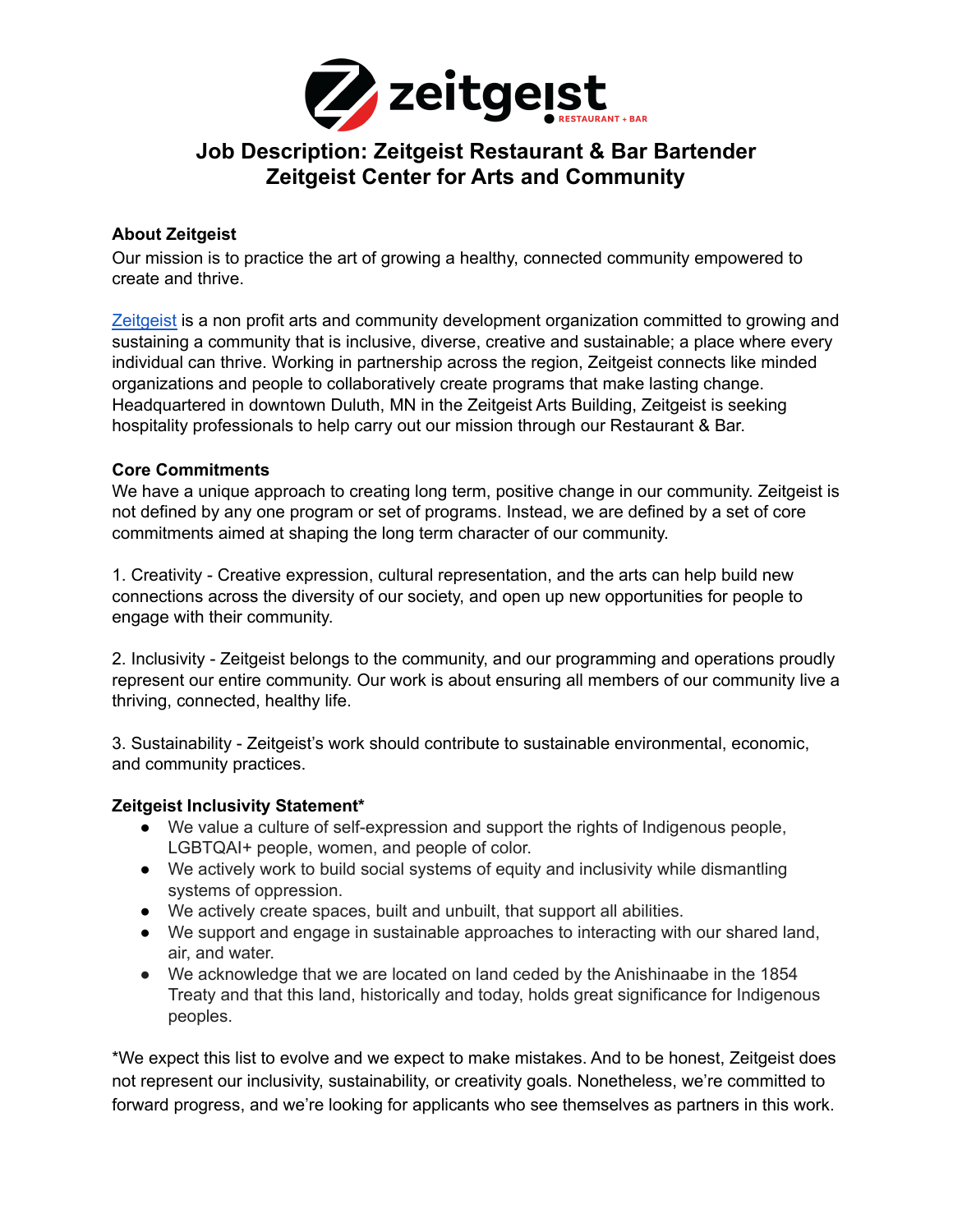

**Job Purpose:** To take and deliver food and beverage orders, process payments, attend to the dynamic needs of guests, and maintain cleanliness in designated work areas while providing friendly and professional service. To procure/create the alcoholic beverages served in house and to provide a welcoming atmosphere and contribute to a positive work culture.

# **Primary Duties & Responsibilities**

*(approx. 15-30 hrs/wk)*

### **General**

- Stay versed in and be the resident experts on the drink menu including beers, wines, spirits, and cocktails.
- Procure ordered beer, wine, and spirits, and create an array of classic and craft cocktails with consistency.
- Take and record food and beverage orders.
- Proficiently utilize POS to accurately communicate orders to kitchen staff.
- Deliver food and beverage, overseeing service throughout the dining experience.
- Perform other duties and responsibilities, as required or assigned.

### **Financial**

- Take and process payments.
- Be accountable for cash, credit information, and daily sales reports.
- Utilize POS proficiently to reflect accurate pricing for goods and services provided.
- Conscientiously aid in the increase of sales and reduction of product waste and inefficient procedures.

#### **Safety and Planning**

- Adhere to best practices of food safety standards, work space organization and cleanliness.
- Comply with operational standards, company policies, federal/state/local laws, and ordinances.
- Assist in maintaining a professional restaurant image including restaurant cleanliness, proper uniform, and appearance standards.

# **Guest Service**

- Establish a genuine relationship with guests, providing a welcoming environment and a positive guest experience.
- Help guests navigate and understand menus, answering questions and making educated recommendations, additionally suggesting and upselling.
- Openly receive feedback if/when standards are not met to ensure dissatisfied guests become return guests.

# **Operational Responsibilities**

- Verify ages of guests ordering alcoholic beverages.
- Fulfill assigned "side-work", routine cleaning, and organizational duties.

# **Personnel**

- Maintain a professionally courteous attitude with all guests and team members, including members of front and back of house, management, and other Zeitgeist departments.
- Participate in active dialogue with management to set goals for growth and achievement.
- Attend staff and other meetings as needed.

# **Community Involvement**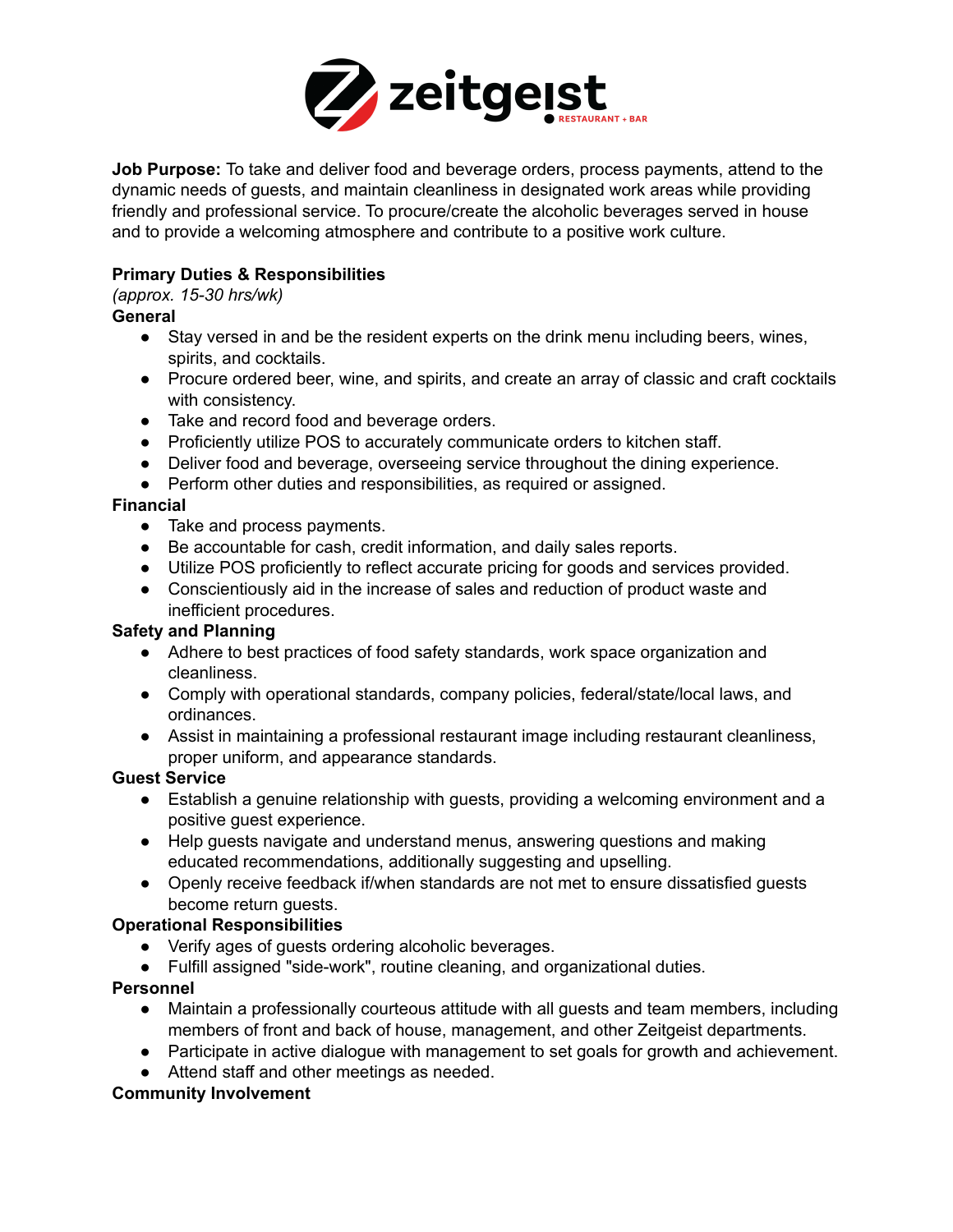

● Support the organization in providing a strong presence in the local community with community involvement by restaurant personnel.

While thorough, this job description is a living document and we are looking for team members who will be a part of adapting, changing, and growing as needs and goals are developed.

### **The Ideal Candidate will be proficient in or capable of:**

- Being on their feet for consecutive hours.
- Having a positive attitude and willingness to share their personality and creativity with guests, providing an interesting and memorable experience beyond the assumptions of service.
- Maintaining focus in a fast-paced environment, keeping composure under pressure.
- Utilizing POS efficiently.
- Accountability for cash and credit information, menu knowledge, service standards, and safety.
- Multi-tasking and adapting to arising situations or event-based needs.
- Be self-motivated and reliable, behaving with integrity when unsupervised.
- Willingness to be coached and receive constructive feedback.
- Be genuinely interested in the welfare of team mates and the Zeitgeist operation, aiding all departments when able.
- Represent the Zeitgeist vision, seeking to better the community and support the arts.

## **Qualifications / Education / Experience:**

- **●** At least 21 years old.
- **●** Bartending experience is preferred.
- **●** Familiarity with food and beverage terminology.
- POS, cash handling, and payment processing.

#### **Key Performance Indicators:**

- Keeps General Manager/Executive Chef and Front of House Manager promptly and fully informed of all issues (i.e.problems, unusual matters of significance and positive events) and takes prompt corrective action where necessary or suggests alternative courses of action.
- Demonstrates reliability, honesty, and integrity in daily operations.
- Completes job responsibilities and performance objectives in a timely and effective manner.
- Maintains a favorable working relationship with all company employees to foster and promote a cooperative and harmonious working climate which will be conducive to maximum employee morale, productivity, and efficiency/effectiveness.
- Maintains a high level of customer satisfaction and cleanliness.

#### **Job Status & Salary**

This position is currently a part-time employee of Zeitgeist, expected to graduate to full-time upon expansion of the restaurant's hours of operation. Hours may vary depending on volume of business. The starting hourly rate for this position is \$16.00/hr plus bonus perks. Employment